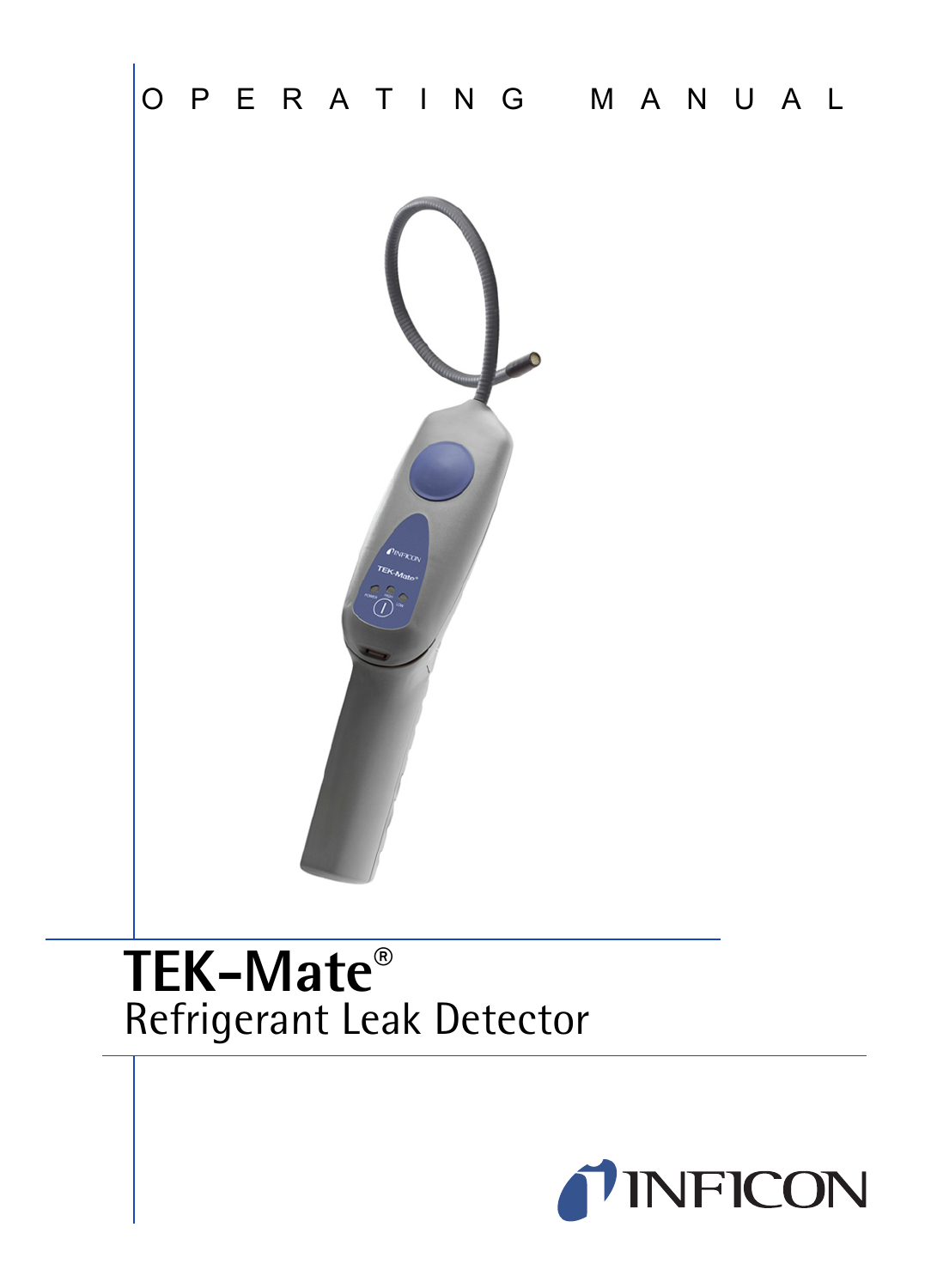#### **EU DECLARATION OF CONFORMITY**

This declaration is issued under the sole responsibility of the manufacturer INFICON. The object of the declaration is to certify that this equipment, designed and manufactured by INFICON, is in conformity with the relevant Community harmonization legislation. It has been constructed in accordance with good engineering practice in safety matters in force in the Community and does not endanger the safety of persons, domestic animals or property when properly installed and maintained and used in applications for which it was made.

|                              | <b>Equipment Description</b> TEK-Mate Refrigerant Leak Detector<br>Applicable Directives 2014/30/EU General EMC<br>2011/65/EU RoHS                                                                                                                                 |
|------------------------------|--------------------------------------------------------------------------------------------------------------------------------------------------------------------------------------------------------------------------------------------------------------------|
| <b>Applicable Standards:</b> |                                                                                                                                                                                                                                                                    |
| Safety:                      | EN 61010-1:2010 Safety requirements for electrical<br>equipment for measurement, control, and laboratory use.<br>General requirements.                                                                                                                             |
| <b>Emissions:</b>            | EN 61326-1:2013 Edition 2.0 (Radiated, Conducted & Harmonic<br>Emissions) (EMC - Measurement, Control & Laboratory Equipment)<br>CISPR 11/EN 55011:2009 Emission standard for industrial.<br>scientific, (+A1:2010) and medical (ISM) radio RF equipment (Class A) |
| Immunity:                    | EN 61326-1:2013 Edition 2.0 (EMC - Measurement, Control &<br>Laboratory Equipment) Immunity per Table A.1 - Portable Test and<br>Measurement Equipment                                                                                                             |
| RollS:                       | EN 50581:2013 Technical documentation for the<br>assessment of electrical and electronic products with<br>respect to the restriction of hazardous substances                                                                                                       |
| Other:                       | Performance of portable leak detectors and of room monitors for<br>halogenated refrigerants                                                                                                                                                                        |

#### **CE Implementation Date:** April 20, 2016

Bran W. 12

**Manufacturer Representative** Brian King INFICON General Manager – Service Tools Two Technology Place East Syracuse, NY USA 13057

**EU Authorized Representative** INFICON GmbH 50968 Köln, Bonner Str. 498

ANY QUESTIONS RELATIVE TO THIS DECLARATION OR TO THE SAFETY OF INFICON'S PRODUCTS SHOULD BE DIRECTED, IN WRITING, TO THE AUTHORIZED REPRESENTATIVE AT THE ABOVE ADDRESS.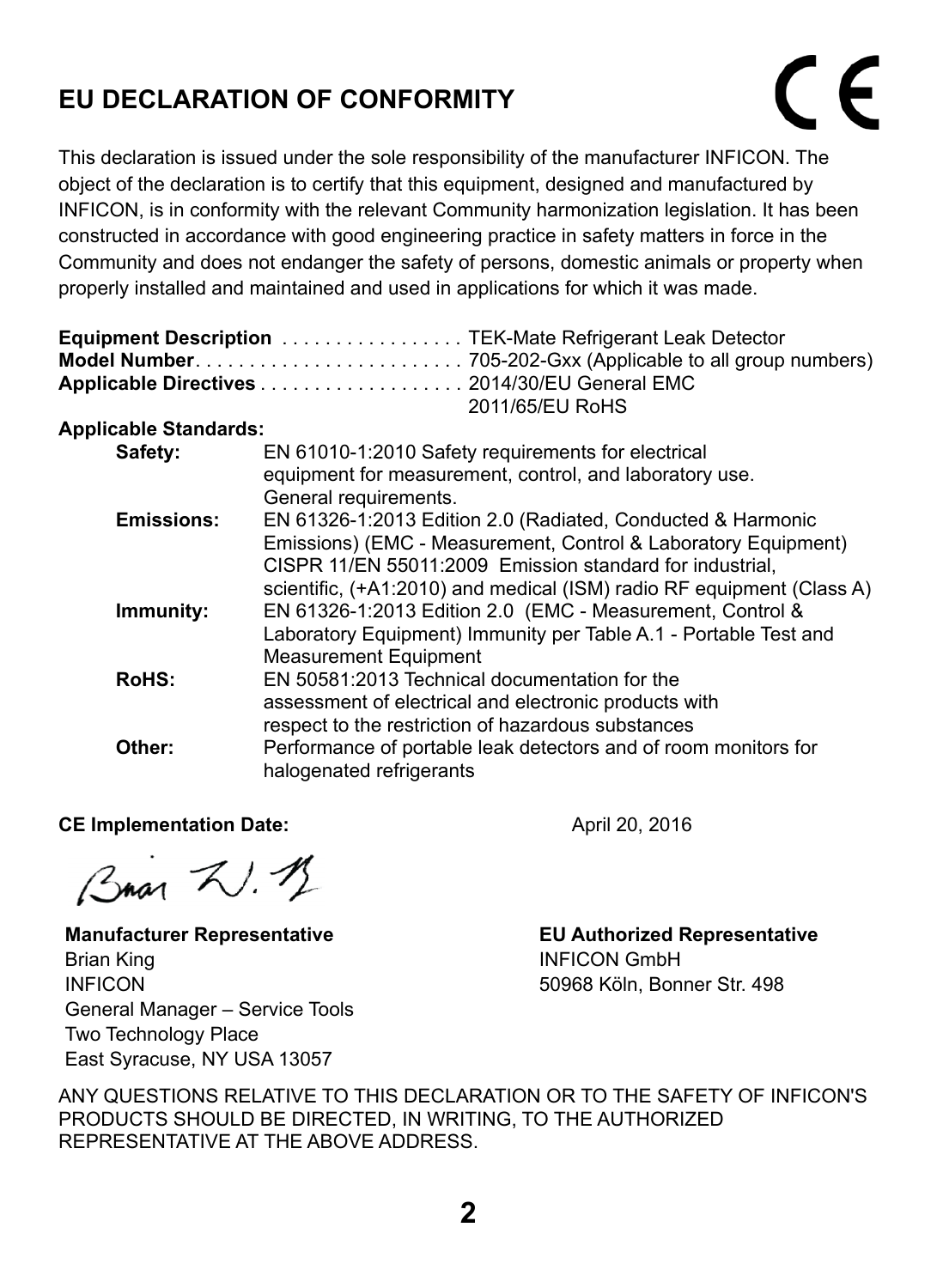To get the best performance from your TEK-Mate Leak Detector, please read this manual carefully before you start using it. If you have any questions or need additional assistance, please call 800-344-3304. We'll be happy to help you.





**This symbol is used to alert the user to the presence of important operating and maintenance instructions in the literature accompanying the instrument.**

TEK-Mate®, Laboratory Accurate, Toolbox Tough® and INFICON® are trademarks or copyrights of INFICON GmbH.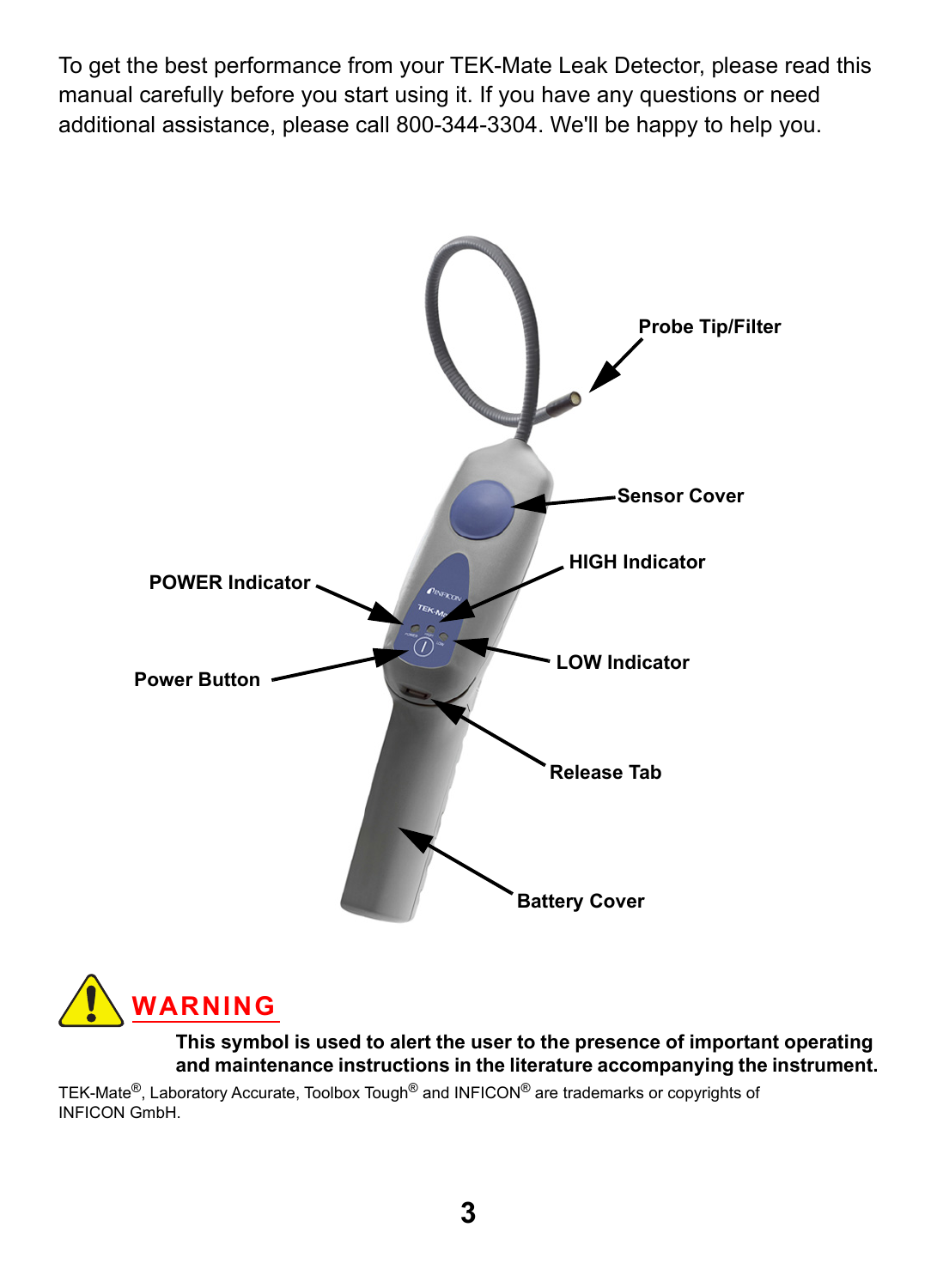### **Getting Started**

- **1.** Install the batteries. See [How to Install the Alkaline Batteries](#page-4-0).
- **2.** Install the sensor. See [How to Install or Change the Sensor.](#page-5-0)

**NOTE:** Installation of the batteries and sensor is required before use.

- **3.** Long press the power button to turn TEK-Mate On or Off.
- **4.** Wait for TEK-Mate to warm up. All three indicators will illuminate and TEK-Mate will alarm during warm up. When the HIGH indicator starts flashing and TEK-Mate beeps about one beep per second, warm-up is complete.
- **5.** To toggle between HIGH and LOW sensitivity modes, press the Power button. HIGH sensitivity is the default setting.

The INFICON TEK-Mate Refrigerant Leak Detector provides similar responses to all CFCs, HCFCs, HFCs, HFOs, and refrigerant blends (e.g. R-410A, R407c) as well as SF6.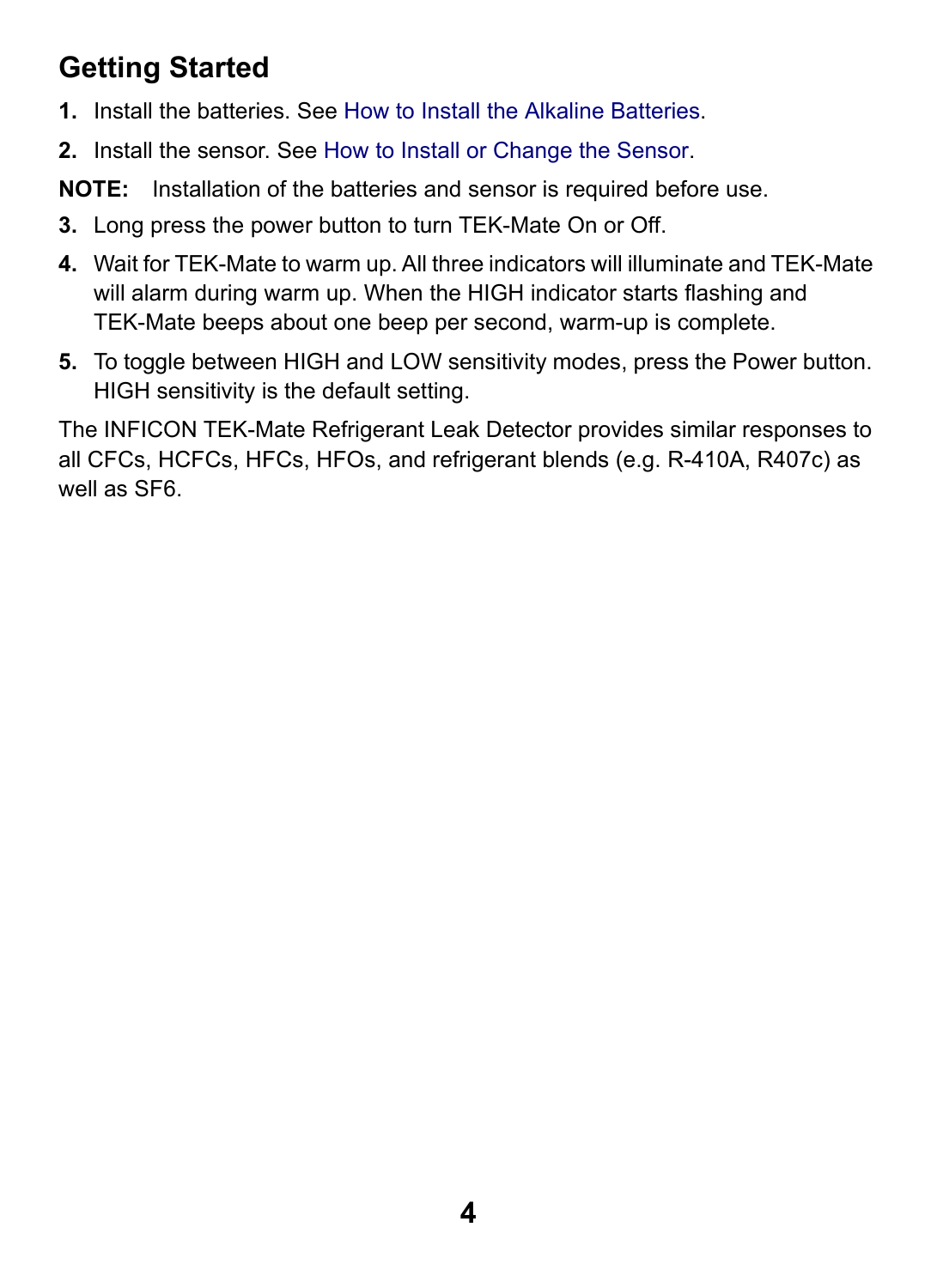### <span id="page-4-0"></span>**How to Install the Alkaline Batteries**

- **1.** Remove the battery cover by releasing the latch and sliding the cover down and off the handle. You may need a screwdriver or similar tool to do this.
- **2.** Install two "D" size alkaline batteries as shown in [Figure 1.](#page-4-1)
- **3.** Reinstall the battery cover by aligning it with the handle and sliding it up until the latch engages.

#### **NOTES:**

- Low battery is indicated by the green POWER indicator flashing. TEK-Mate may continue to operate for up to one hour.
- Dead battery is indicated by the POWER and HIGH indicators flashing.

<span id="page-4-1"></span>*Figure 1. Properly Installed Alkaline Batteries*



**NOTE:** Dispose of depleted alkaline batteries according to applicable state and local regulations. In the absence of such regulations, recycle and/or dispose of batteries through voluntary waste recycling programs.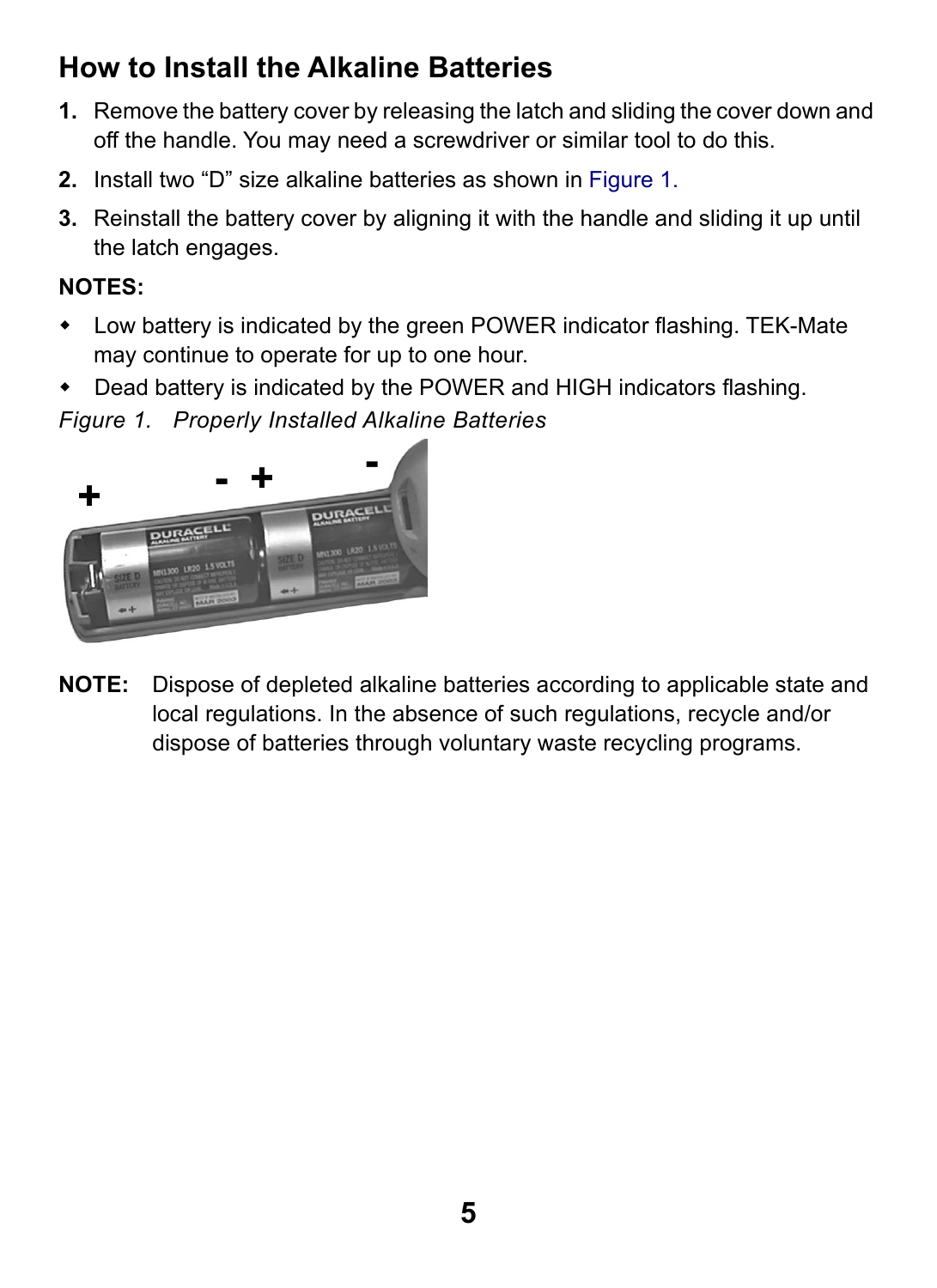### <span id="page-5-0"></span>**How to Install or Change the Sensor**

A new TEK-Mate is shipped with its sensor packed separately. **The sensor must be installed before use.** This specialized sensor will operate for about 100 hours before it will need to be replaced.

- **1.** Remove the rubber sensor cover by lifting at the outer edge.
- **2.** If you are replacing a worn out sensor, remove the worn out sensor by pulling it straight out of the socket and discard it.



#### **The worn out sensor may be hot.**

- **3.** Remove the new sensor from its packaging and carefully align the three sensor leads (small wires coming out of the bottom of the "can") with the three holes in the sensor socket. Insert the leads into the holes by gently pressing straight down on the sensor until the sensor leads contact the bottom of the socket. Be careful not to bend the sensor leads. See [Figure 2.](#page-5-1)
- <span id="page-5-2"></span>**4.** Reinstall the rubber sensor cover by pressing it down firmly around the edges. Be sure the edges of the cover are flat against the surface of the detector.

<span id="page-5-1"></span>*Figure 2. Installing the Sensor*

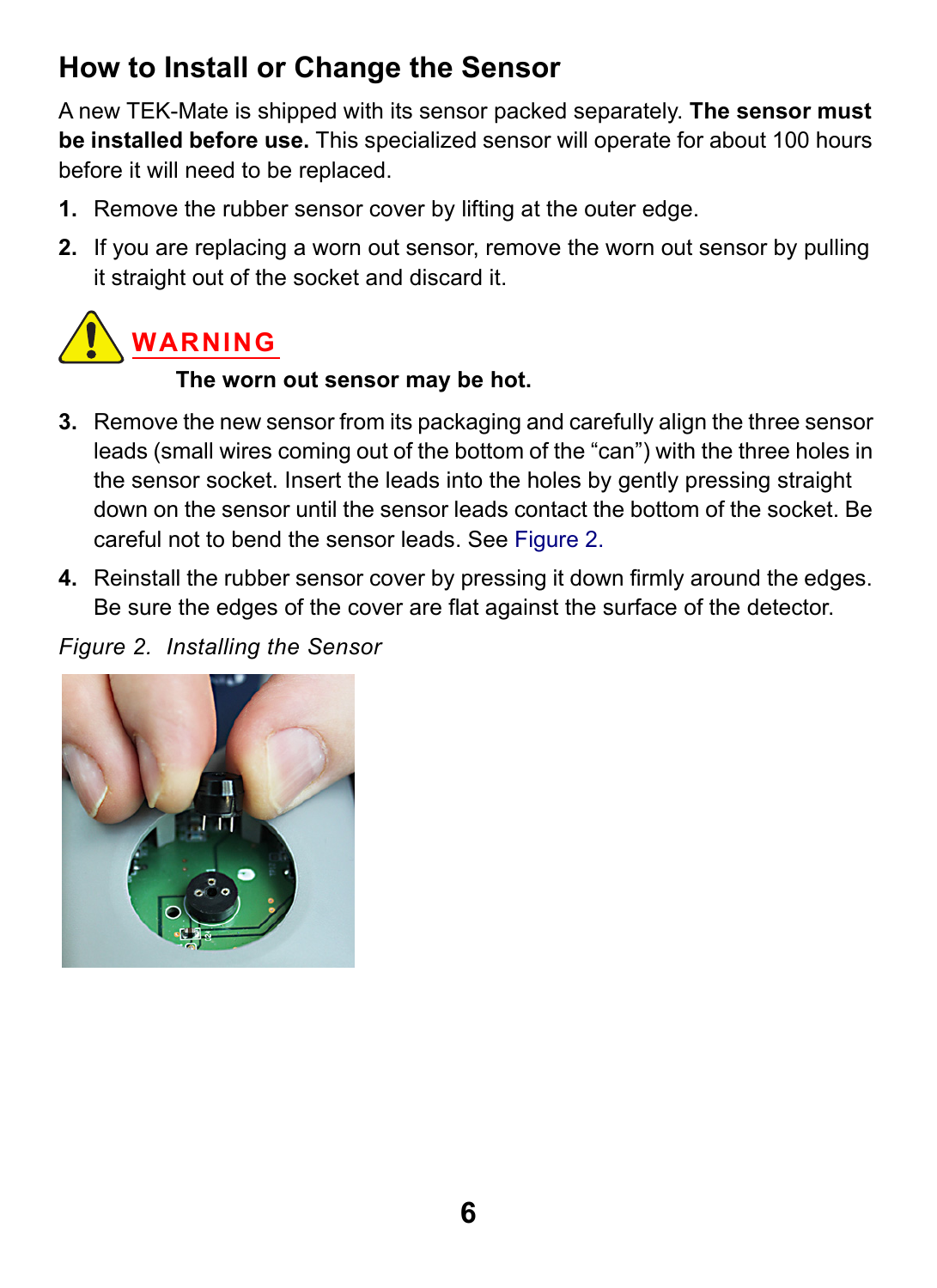### **Using your INFICON TEK-Mate**



**Do not operate TEK-Mate in the presence of gasoline, natural gas, propane, or in other combustible atmospheres.**

#### **How to Find Leaks**

- **NOTE:** A sudden whipping of the leak detector probe or blowing into the probe tip will affect the air flow over the sensor and cause TEK-Mate to alarm.
- **1.** Turn TEK-Mate On and wait for warm-up to complete.
- **2.** Place the tip of the probe as close as possible to the site of the suspected leak. Try to position the probe within 1/4 in. (5 mm) of the possible leak source.
- **3.** Slowly (approximately 1 to 2 in. (2.5 to 5 cm) per second) move the probe past each possible leak point.

**NOTE:** It is important to move the tip of the probe past the leak. If held on a leak, the auto zero feature will gradually zero out the leak signal.

- **4.** When the instrument detects a leak, it will beep more rapidly and the indicator flash rate will increase to signal the leak.
- **5.** When TEK-Mate signals a leak, pull the probe away from the leak for a moment, then bring it back to pinpoint the location. If the leak is large, toggle sensitivity to LOW to make it easier to find the exact site of the leak.
- **6.** Return sensitivity to HIGH before searching for additional leaks.
- **7.** When finished leak-testing, turn TEK-Mate Off.

### <span id="page-6-0"></span>**How to Change the Filter**

The foam filter at the probe tip should be replaced if it becomes plugged with water or oil or appears dirty. To replace the filter, pull out the old filter (with a paper clip or similar device). Then, push in the new filter.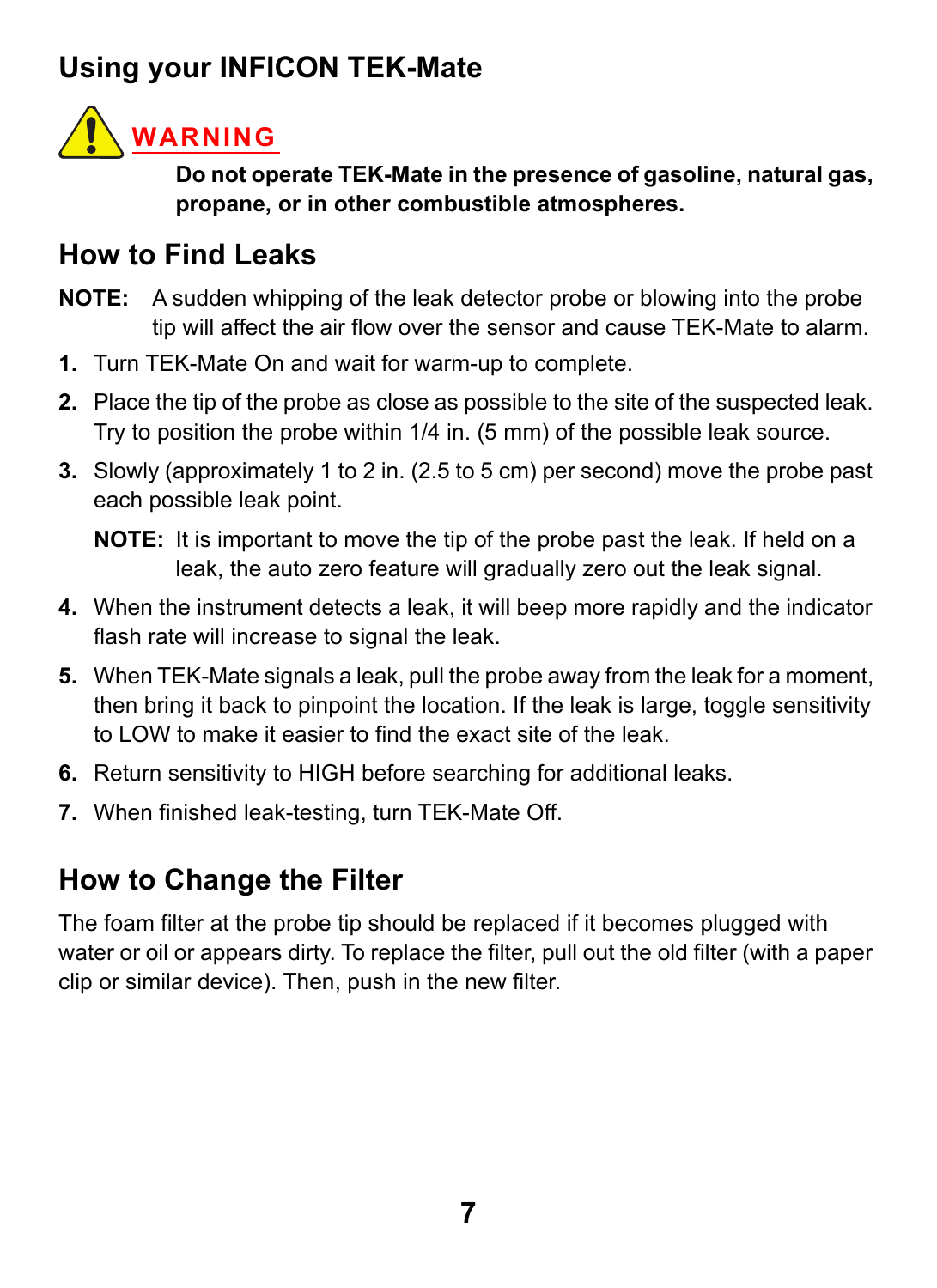# **Cleaning and Storage**

TEK-Mate's plastic housing can be cleaned with standard household detergent or isopropyl alcohol. Care should be taken to prevent the cleaner from entering the instrument. Since gasoline and other solvents may damage the plastic, protect your INFICON TEK-Mate from contact with these substances.

### **Troubleshooting**

Except for the batteries and the sensor, the internal parts of the TEK-Mate Leak Detector are not user serviceable. If you experience a problem with TEK-Mate, see the Troubleshooting Table below to determine how to remedy the problem. If you cannot remedy the problem, take TEK-Mate to your wholesaler for evaluation.

| <b>PROBLEM</b>                                           | <b>CAUSE</b>                                             | <b>REMEDY</b>                                                                                                                                                  |
|----------------------------------------------------------|----------------------------------------------------------|----------------------------------------------------------------------------------------------------------------------------------------------------------------|
| 1. Poor sensitivity.<br>TFK-Mate does not<br>find leaks. | 1a. Sensor has<br>reached the end of its<br>useful life. | 1a. Replace the sensor.<br>See page 6.                                                                                                                         |
|                                                          | 1b. Sensitivity set to<br>LOW instead of HIGH            | 1b. Set the sensitivity to HIGH<br>and scan for the leak again.                                                                                                |
| 2. TEK-Mate<br>responds slowly to a<br>leak              | 2a. Dirty or wet filter.                                 | 2a. Replace the filter. See<br>page 7.                                                                                                                         |
|                                                          | 2b. Failure in the<br>pumping system.                    | 2b. Turn TEK-Mate on and<br>listen for a high-pitched motor<br>sound. If you do not hear the<br>motor, return TEK-Mate to<br>your wholesaler for<br>evaluation |
|                                                          | 2c. The sensor cover<br>is not sealing.                  | 2c. Make sure the sensor<br>cover is properly installed.<br>See step 4 on page 6.                                                                              |
| 3. Will not power up.                                    | 3a. Batteries are worn<br>nun                            | 3a Install a new set of<br>batteries. See page 5.                                                                                                              |
|                                                          | 3b. Batteries have<br>been improperly<br>installed.      | 3b. Check battery installation<br>as shown in Figure 1. on page<br>5.                                                                                          |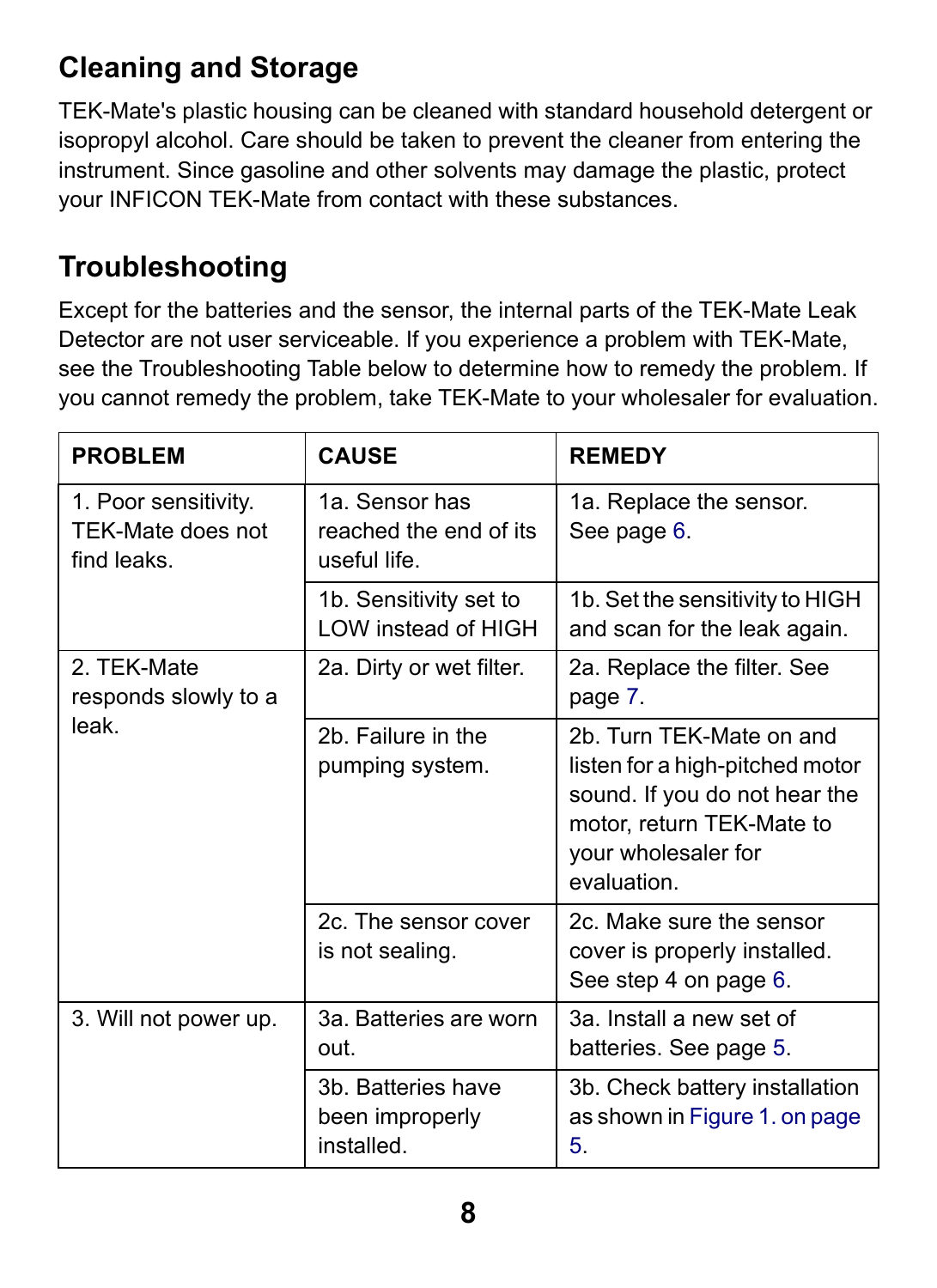| <b>PROBLEM</b>                                                                       | <b>CAUSE</b>                                                                       | <b>REMEDY</b>                                                                                                                                  |
|--------------------------------------------------------------------------------------|------------------------------------------------------------------------------------|------------------------------------------------------------------------------------------------------------------------------------------------|
| 4. False alarms -<br><b>TEK-Mate alarms</b><br>when the probe is<br>moved or bumped. | 4a. Sensor leads are<br>bent.                                                      | 4a. Remove the sensor and<br>inspect the leads. Straighten<br>the leads with needle nose<br>pliers, if necessary, and<br>reinstall the sensor. |
|                                                                                      | 4b. Moisture was<br>absorbed by the<br>sensor during a long<br>period without use. | 4b. Run TEK-Mate for at least<br>20 minutes. The absorption of<br>moisture does not affect the<br>life or sensitivity of the sensor.           |

### **Return Authorization Procedure**

All defective TEK-Mates should be returned to your wholesaler for warranty evaluation. If you have any questions, please contact INFICON at 800-344-3304.

**NOTE:** Do not return your defective unit directly to the factory without first contacting your wholesaler.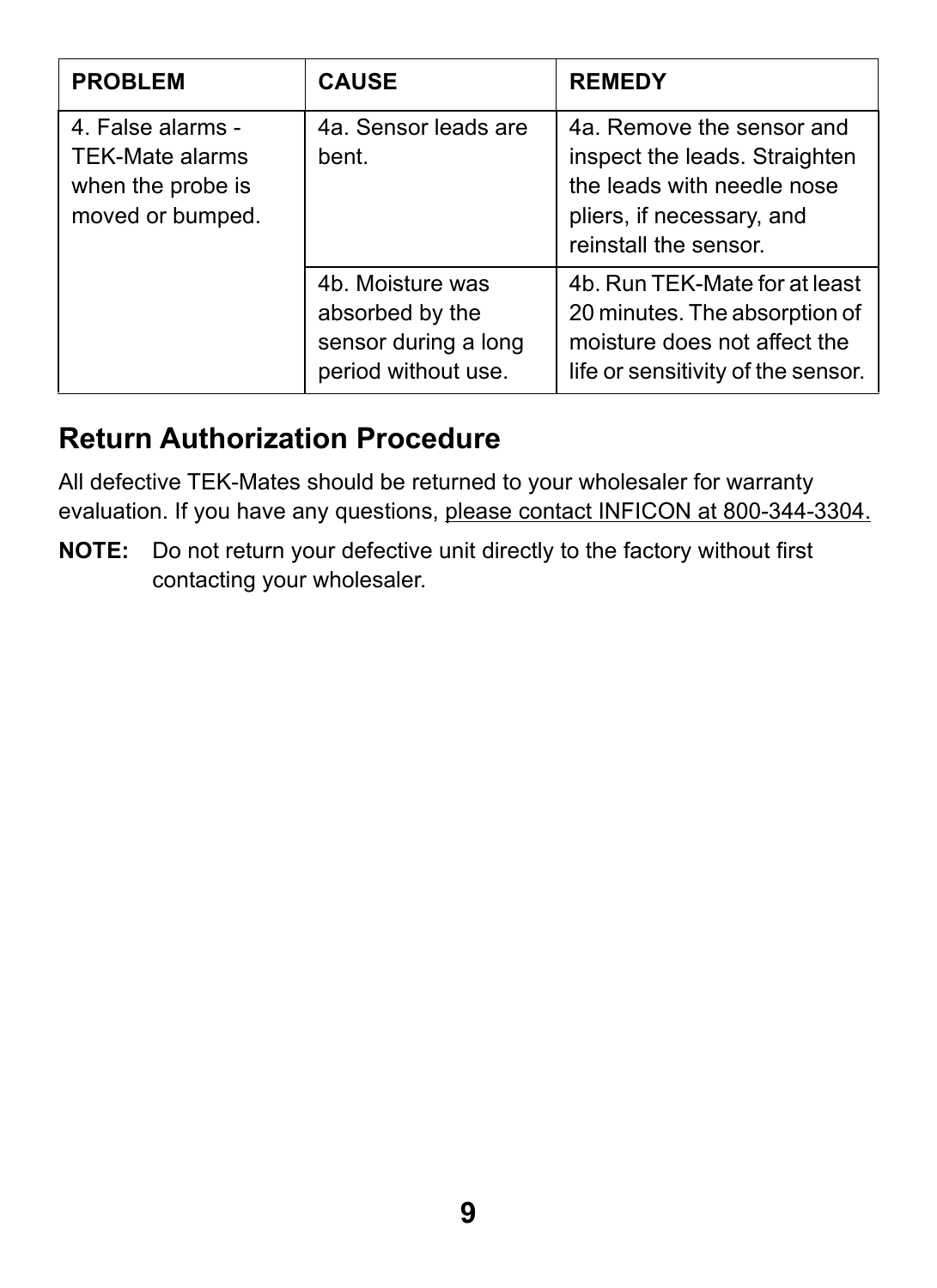# **Specifications**

|                                                                                                                           | $0.25$ oz./yr. (7 g/a) |
|---------------------------------------------------------------------------------------------------------------------------|------------------------|
|                                                                                                                           |                        |
| Storage temperature range -20 °C to +60 °C (-4 °F to + 140 °F)                                                            |                        |
|                                                                                                                           |                        |
|                                                                                                                           |                        |
|                                                                                                                           |                        |
|                                                                                                                           |                        |
|                                                                                                                           |                        |
|                                                                                                                           |                        |
| Weight (with batteries) $\ldots \ldots \ldots \ldots \ldots \ldots \ldots \ldots \ldots \ldots \ldots 0.58$ kg (1.28 lb.) |                        |

<sup>1</sup>May be operated for a limited time in lower temperature environments.

| Specification Table in Accordance with EN 14624                                                |             |  |
|------------------------------------------------------------------------------------------------|-------------|--|
| Minimum sensitivity to R134a, fixed (static)                                                   | $2$ g/yr    |  |
| Maximum sensitivity to R134a, fixed (static)                                                   | >50 g/yr    |  |
| Minimum sensitivity to R134a, moving (dynamic)                                                 | 2 q/yr      |  |
| Maximum sensitivity to R134a, moving (dynamic)                                                 | $>50$ g/yr  |  |
| Minimum response/detection time                                                                | <1 second   |  |
| Zeroing time                                                                                   | 5-7 seconds |  |
| Recovery time for 50 g/yr exposure*                                                            | 12 second   |  |
| Minimum sensitivity in contaminated environment                                                | $2$ g/yr    |  |
| Calibration frequency: Check annually with calibrated leak standard.                           |             |  |
| *Hannelank detasting ligjit in pat anasifiad bu INEICON na thaga in pauspan ligjit ta tha siwa |             |  |

\*Upper leak detection limit is not specified by INFICON as there is no upper limit to the size of the leak the detector is able to detect. As no 50 g/yr leak standard was available during testing, a 31 g/yr leak was substituted.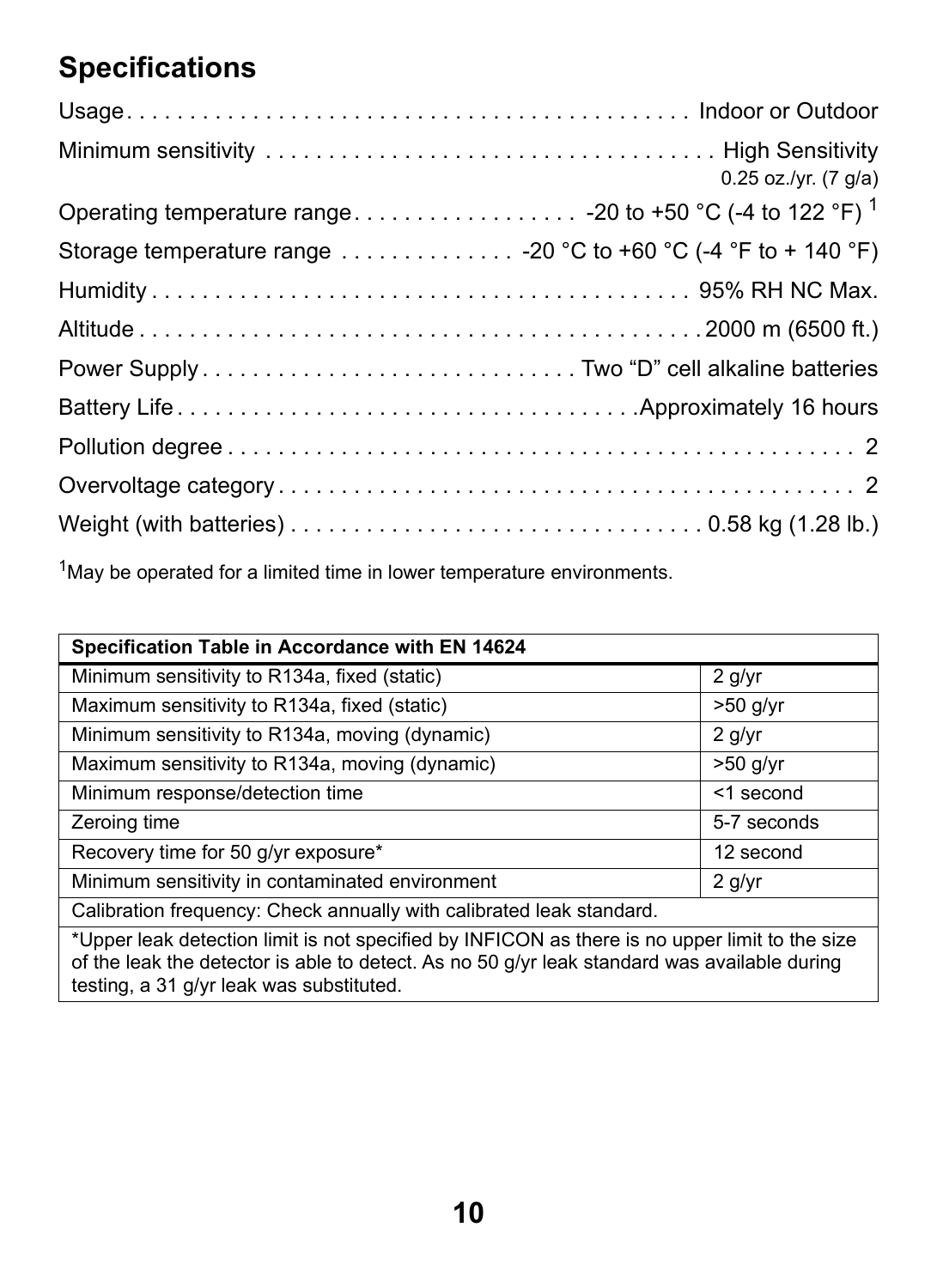### **Replacement Parts and Accessories**

Replacement parts and accessories for your INFICON TEK-Mate Refrigerant Leak Detector are available through the same dealer from whom you bought the instrument.

| Plastic storage case 705-700-G1         |  |
|-----------------------------------------|--|
| Replacement sensor  703-020-G1          |  |
| Tip filters, package of $20$ 705-600-G1 |  |

# **Warranty and Liability**

INFICON warrants your TEK-Mate Refrigerant Leak Detector to be free from defects of materials or workmanship for two years from the date of purchase. **INFICON does not warrant items that deteriorate under normal use, including power cells, sensors and filters.** In addition, INFICON does not warrant any instrument that has been subjected to misuse, negligence, or accident, or has been repaired or altered by anyone other than INFICON.

INFICON's liability is limited to instruments returned to INFICON, transportation prepaid, not later than thirty (30) days after the warranty period expires, and which INFICON judges to have malfunctioned because of defective materials or workmanship. INFICON's liability is limited to, at its option, repairing or replacing the defective instrument or part.

This warranty is in lieu of all other warranties, express or implied, whether of merchantability or of fitness for a particular purpose or otherwise. All such other warranties are expressly disclaimed. INFICON shall have no liability in excess of the price paid to INFICON for the instrument plus return transportation charges prepaid. INFICON shall have no liability for any incidental or consequential damages. All such liabilities are excluded.